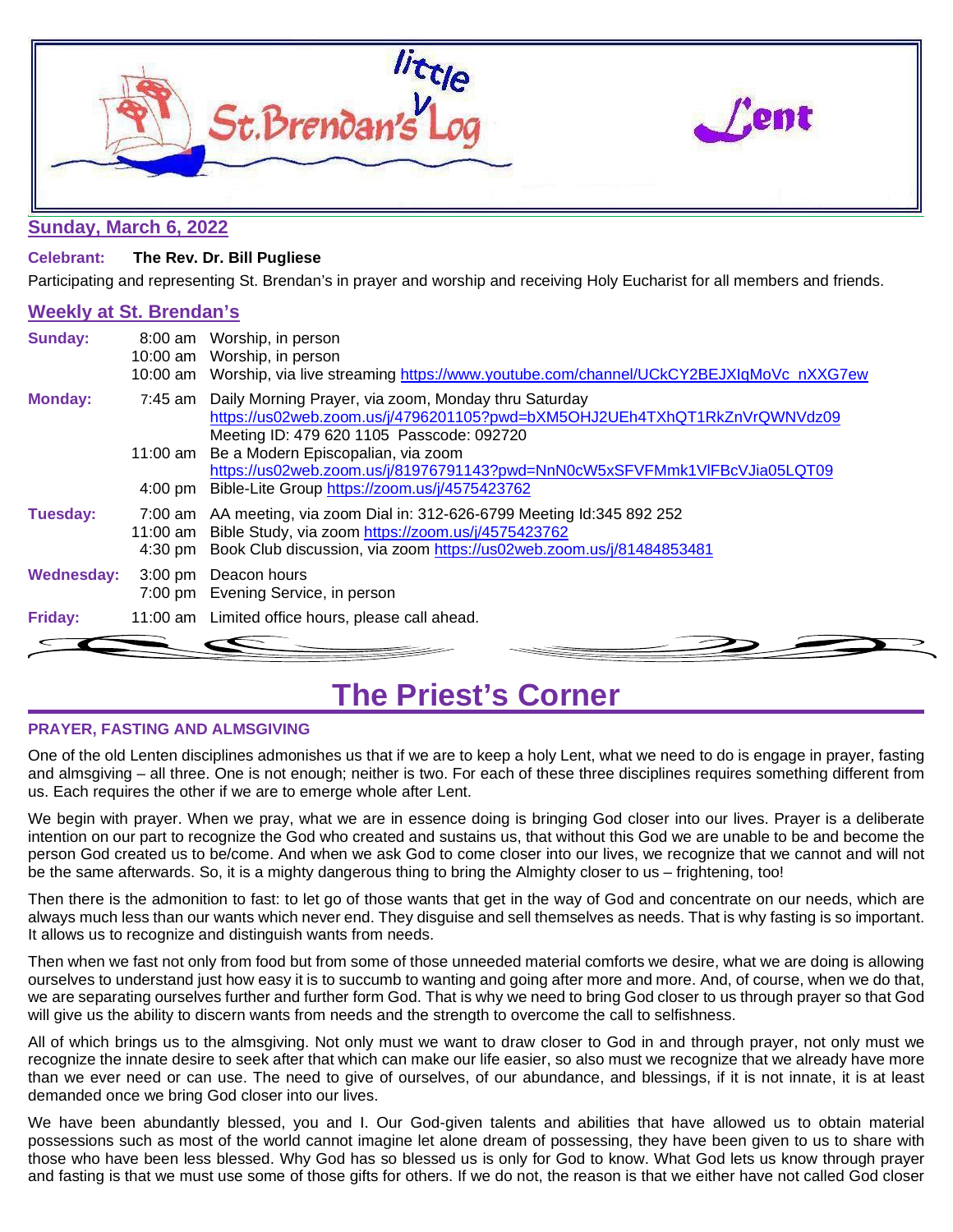into our lives through prayer, have not examined our wants and needs through some form of fastening/abstinence/letting go, or both.

Lent is a time, but not the only time, to pray, fast and give of ourselves. Life is that time. But Lent is surely a good time to start what should be a lifetime of living.

**Bill**



**The Book Club** will meet at church **TONIGHT, Thursday, March 3rd at 7 pm** to discuss, "The Boys: A Memoir of Hollywood and Family" by Ron and Clint Howard. In this dual autobiography, the famous brothers open up about their unusual childhood growing up in Hollywood with their Midwestern parents. It's been described as "A delightful, warm and fascinating story of a good life in show business". Please join us as we delve into this most interesting, nostalgic read! Contact Chris Botti at shadypatch@msn.com if you have any questions. Thank you!



**Hospitality Hour** will be resuming next Sunday after the 10:00 service. Sign-ups will be available for those interested in providing the treats or making a donation toward the costs.



**The Upcoming Bishop's Visit:** As you know our Bishop, **The Right Rev. Ketlen A. Solak,** will be with us on **Palm Sunday, April 10**. On those annual visits those who wish to be confirmed, received into the Episcopal Church or simply want to publicly renew their faith have an opportunity to do so. Regis mentioned to me that there is a number who wish to do this. If you are one of these, please email me soon so that we can get together and talk about what this will entail. I can be reached at wipugliese@aol.com. Thank you. Bill



**A Lenten devotional this season?** Are you looking for a way to make your Lenten devotion something special this year? Are you looking for an alternative to the traditional fasts from chocolate, junk food, alcohol, etc.? Instead of giving up some 'thing', why not commit to give 30 minutes of your time each week to attend the Wednesday Evening Prayer with Communion service at 7 pm in the chapel! In this season of penitence and personal reflection, what better way to get closer to our Lord than to join with your sisters and brothers in prayer! Make a commitment to do something special this season!

$$
\frac{1}{\sqrt{2}}\left[\begin{array}{c}\frac{1}{\sqrt{2}}\\0\\0\end{array}\right]
$$

For the Month of **March,** the **North Hills Food Bank** is particularly in need of either plain or flavored bottled water. They are also asking for ground regular and decaf coffee (11 oz size), as well as powdered creamer in small containers. Of course they will always accept non-perishable food items.

Note: The food banks do not accept anything in glass jars. Please do not leave any expired items.



**Are you a Gardener?** Because many of our neighbors struggle with having enough to eat and especially do not have easy access to fresh produce, St. Brendan's began our Garden of Hope seven years ago. Currently, we provide fresh produce to the North Hills Food Bank.

Our Garden of Hope needs help this year! We are looking for a few people who would be willing to take charge of getting it off to a great start. It's approximately 18' x 24' and located in 8 raised plant beds that are already fenced and ready for the project. We need someone to prepare soil, obtain materials (we will provide a budget), and plant veggies like lettuce,

zucchini, tomatoes, onions and kale. Once the planting is completed, we can set up a schedule for watering and harvesting. If you are interested or would like more information, contact Donna Aiello at [donna.aiello@forecastdirect.com](mailto:donna.aiello@forecastdirect.com) or 412-759-1521. Thank you!

**Please Consider volunteering to be our Memorial Garden Coordinator.** Just outside the Chapel doors, you will find our Memorial Garden, in which parishioners are welcome to arrange for their cremains to be interred. Maintaining the Garden (mowing, trimming, etc.), working with potential purchasers, and ultimately managing interments falls to a small committee for which we are seeking a Coordinator to succeed Bill Spoonhoward and Dan Moore. The maintenance work is seasonal, while other functions may occur at any time of year.



**CRIES Advocacy, (Christian Response In Emergency Situations),** meets monthly on the third Sunday in the library after the 10:00 a.m. service where they determine the distribution of St. Brendan's 10% tithe of our pledged income. This week we are praying for the work of Crisis Center North. **Join us in the Library after the 10:00 am Service, Sunday, March 20, 22.**



**Animal Friends** is always in need of blankets and bath towels for their sheltered animals. If you have some that you would like to donate, there is a bin outside the front door to the entrance of the church for the collection.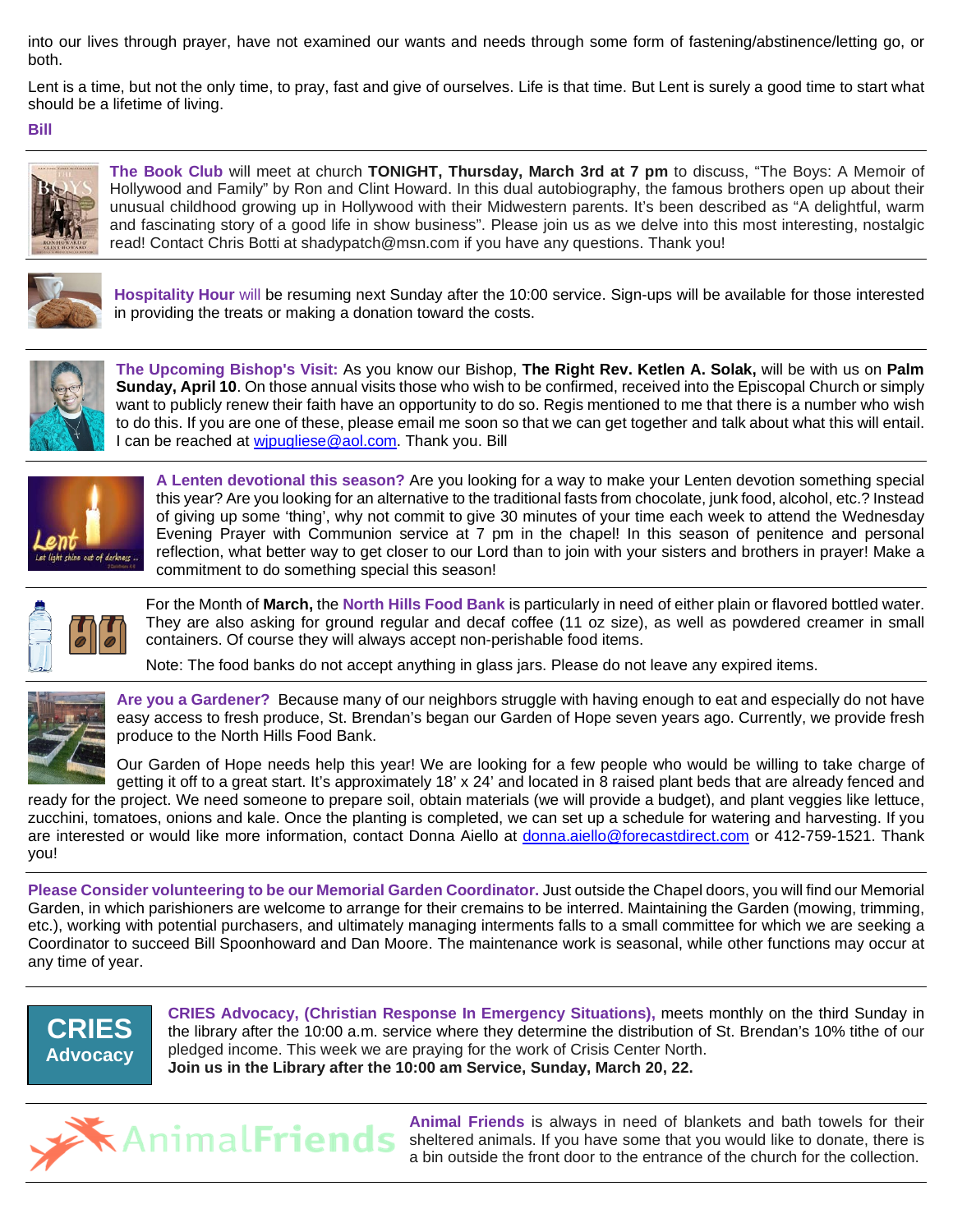## **Other Upcoming Events**



**Crafters for good wanted!** Please join us Saturday, March 12, from 1 pm to 4 pm at Gallery Forget-Me-Not (31 E. Main St. Carnegie, PA) as we gather to sew, knit, and crochet hats and scarves for those in need. We need folks to cut out patterns, assemble, sew, knit, and crochet. Aren't a crafter? Join us for fellowship. Can't join us that night? You can create on your own and donate finished items. We also need donations to purchase fabric, yarn and pay for mailing.

Finished items will be sent to a Native American reservation where warm items are desperately needed. For more information contact Kathleen at [kganster@verizon.net](mailto:kganster@verizon.net) 412-377-8364 or Laura at Istuart@nfhcs.org or 724-674-8856.



**Climate Crisis Book Clubs.** Two Episcopal book clubs are coming up on the world climate crisis. **The first one,** on **March 22, at 7:30 pm,** will use the book "A Bigger Picture". This book is a manifesto and a memoir about how we can - - and must -- build a better future, inclusive to all. Leading justice activist Vanessa Nakate is a rising start in the global climate movement and brings her fierce, fearless spirit and new perspective to the biggest issue of our time. She shares her story as a young Uganda woman who sees that her community bears disproportionate consequences to the climate crisis. To register: go to [https://tinyurl.com/biggerpicture.](https://tinyurl.com/biggerpicture)



**The second book club** was started by Episcopal delegates to the world climate negotiations in Glasgow last November. The book being read is Saving Us: A Climate Scientist's Case for Hope and Healing in a Divided World, by Texas Tech professor Katharine Hayhoe. The New York Times called her "one of the nation's most effective communicators on climate change". The first session, meeting on **Monday, March 7, at 8 pm,** focuses on the Preface and Section 1. Sessions will continue on these **Mondays: April 4, May 2, June 6, and July 11**. You can register for this Zoom event at <https://us02web.zoom.us/meeting/register/tZUpcuyhqjIpGtxpKe7Cx8TOYL2Toz9sNJZR>



**Requested Prayers**

**We pray for our beloved members of St. Brendan's, especially;** Nancy Snyder, Rodge Wood, Sandy Nagy, Jim Harpst, Mary, Matthew, Jim Gray, Mary, Mark Shoemaker, Alice Butterworth, Larry Tarrant and Mark Kinley.

**We pray for our parents, especially;** Fred and Diane Davis, Kenneth and Adele McCormack, Sandy Martin, Ray Militzer, Naomi Getty and Lenora.

**We pray for our family members, especially;** Mare Magnotti, Steve Parsons, Sue Burchill, Mike Dixon, John Barie, Tom Groves, Raphael Walton, Chris Sensenich, Linda Ahlbrand, Bob Keihl, Marie Hazelton, Nathan Schlumpf, David Pingree and Robert Donato.

**And for our friends, especially;** Dima Boroday and family, Bill Phelps, Dennis Ranalli, Becky Horton, Tom & Betty Norris, Sherri Hilbert, Joan Gonzales, Heather and Dan Houle Family and Friends of Iza Kubanowska,

**We pray for who have died, especially** Liz Audsley.

**St. Brendan's Episcopal Church would like to thank, and request your prayers for the following.** Each is a medical professional or an emergency first responder who is helping people cope with the Coronavirus outbreak. They are using their skills and risking their own well-being by tending to those whose health has been threatened.

- Julie Mike Patrick
- 
- Kimberly Becker Maddie Bell Sheila Bigelow Kate Burnett Frank Casey
- Bob Cerra Brenna Conroy Adele Cotter James Cotter Laura Dugan Demers<br>Nicholas Demers Andrea Dickerson Franklin Park Police Department Franklin P Rebecca Donadee Chris Fleissner Amanda Gagnon Jeff Gagnon Betsy Gentile<br>1998 - Ann Hockenberry Beth Lutz Hoffman Bric Hood Lynne Gloor Ann Hockenberry Beth Lutz Hoffman Eric Hood John Jacobs and staff Kerri Jensen Dr. Ken Judson Abby Montgomery Luke O'Neill Kim Pierce Becca Sands **Marren Sands** Andrew Smith **Cindy Jennifer** Lane
- Franklin Park Volunteer Fire Department

### **Prayer for our medical personnel and first responders.**

Lord, please bless and care for all healthcare workers and first responders. Grant them wisdom, knowledge, skill and compassion so that they may be instruments of Your healing power for those they serve and care for. Give them strength and support. May they be able to do their work in a spirit of love and kindness and mercy. Keep them safe and well as they make personal sacrifices on behalf of Your community. Amen.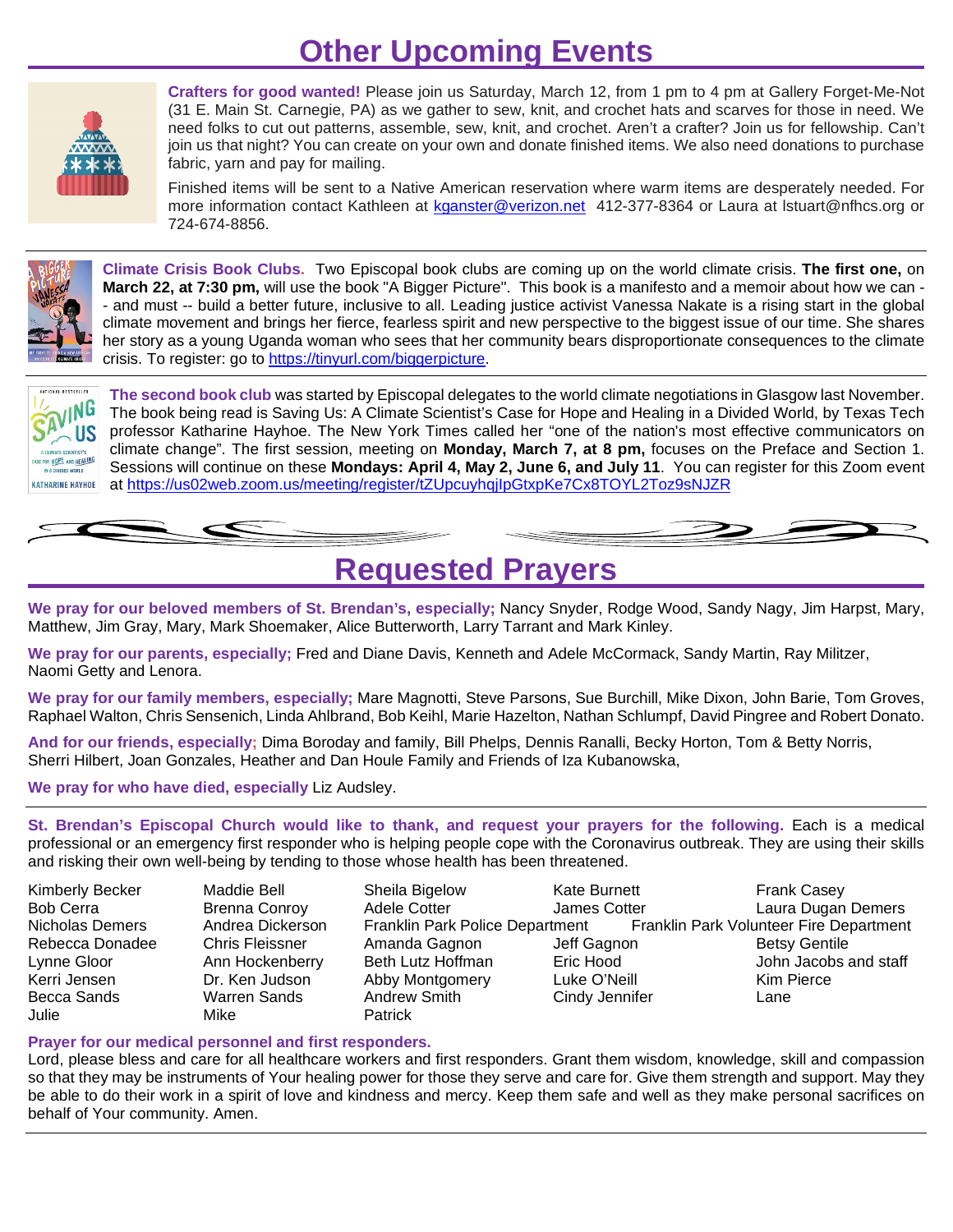

# **March 2022 Ministry Calander**

| <b>Date</b>                                                                 | <b>Lectors</b>                                                                                                                                               | <b>Altar Guild</b>                              | <b>Sunday</b>         | <b>Nursery</b>        | <b>Usher</b>                                    | <b>Vestry</b>        | <b>Hospitality</b> |
|-----------------------------------------------------------------------------|--------------------------------------------------------------------------------------------------------------------------------------------------------------|-------------------------------------------------|-----------------------|-----------------------|-------------------------------------------------|----------------------|--------------------|
|                                                                             |                                                                                                                                                              |                                                 | <b>School</b>         |                       |                                                 |                      |                    |
| March 2<br>Wednesday 7:00 pm                                                | <b>TBD</b>                                                                                                                                                   | <b>Darrell Johnson</b>                          |                       | $\sim$                | n/a                                             | n/a                  | n/a                |
| March 6<br>Sunday 8 & 10:00 am                                              | 8 Ellen Groves<br>1 <sup>st</sup> Dean Peters<br>2 <sup>nd</sup> Ann Vinski<br>P Alan Schneider<br>*Readers have the option to<br>pre-record or read live in | <b>Sylvia Affleck</b><br><b>Anelisa Tarrant</b> | n/a                   | n/a                   | <b>Mike Wick</b><br><b>Donna Aiello</b>         | <b>Cameron Grosh</b> | <b>Postponed</b>   |
|                                                                             | person.                                                                                                                                                      |                                                 |                       |                       |                                                 |                      |                    |
| March 9<br>Wednesday 7:00 pm                                                | <b>TBD</b>                                                                                                                                                   | <b>Darrell Johnson</b>                          | $\sim$                | $\tilde{\phantom{a}}$ | n/a                                             | n/a                  | n/a                |
| March 13<br>Sunday 8 & 10:00 am                                             | 8 Joan Beatrous<br>1 <sup>st</sup> Mary Bertucci<br>2 <sup>nd</sup> Tim Austin<br>P Donna Aiello                                                             | <b>Ellen Groves</b><br><b>Phoebe Juel</b>       | n/a                   | n/a                   | <b>Dale Bertucci</b><br><b>Anthony Bertucci</b> | <b>Mary Bertucci</b> | <b>Postponed</b>   |
|                                                                             | *Readers have the option to<br>pre-record or read live in<br>person.                                                                                         |                                                 |                       |                       |                                                 |                      |                    |
| March 16<br>Wednesday 7:00 pm                                               | <b>TBD</b>                                                                                                                                                   | <b>Darrell Johnson</b>                          | $\tilde{\phantom{a}}$ | $\tilde{\phantom{a}}$ | n/a                                             | n/a                  | n/a                |
| March 20<br><b>Sunday</b><br>8 & 10:00 am                                   | 8 Tammy Spoonhoward<br>1 <sup>st</sup> Tony Turo<br>2 <sup>nd</sup> Kate Heston<br>P Tim Austin                                                              | <b>Dottie Antonucci</b><br><b>Shari Tarrant</b> | n/a                   | n/a                   | <b>Eric Helmsen</b><br><b>Kate Heston</b>       | <b>Donna Aiello</b>  | <b>Postponed</b>   |
|                                                                             | *Readers have the option to<br>pre-record or read live in<br>person.                                                                                         |                                                 |                       |                       |                                                 |                      |                    |
| March 23<br>Wednesday 7:00 pm                                               | <b>TBD</b>                                                                                                                                                   | <b>Darrell Johnson</b>                          | $\sim$                | $\sim$                | n/a                                             | n/a                  | n/a                |
| March 27<br><b>Sunday 8 &amp; 10:00 am</b><br><b>Children's Sunday, 4th</b> | 8 George Snyder<br>1 <sup>st</sup> (Children)<br>2 <sup>nd</sup> (Children)<br>P (Children)                                                                  | <b>Joan Klinefelter</b><br><b>Libby Juel</b>    | n/a                   | n/a                   | <b>Allyson Baierl</b><br><b>Tim Austin</b>      | <b>Ron Ladick</b>    | <b>Postponed</b>   |
| March 30<br>Wednesday 7:00 pm                                               | <b>TBD</b>                                                                                                                                                   | <b>Darrell Johnson</b>                          | $\sim$                | $\sim$                | n/a                                             | n/a                  | n/a                |